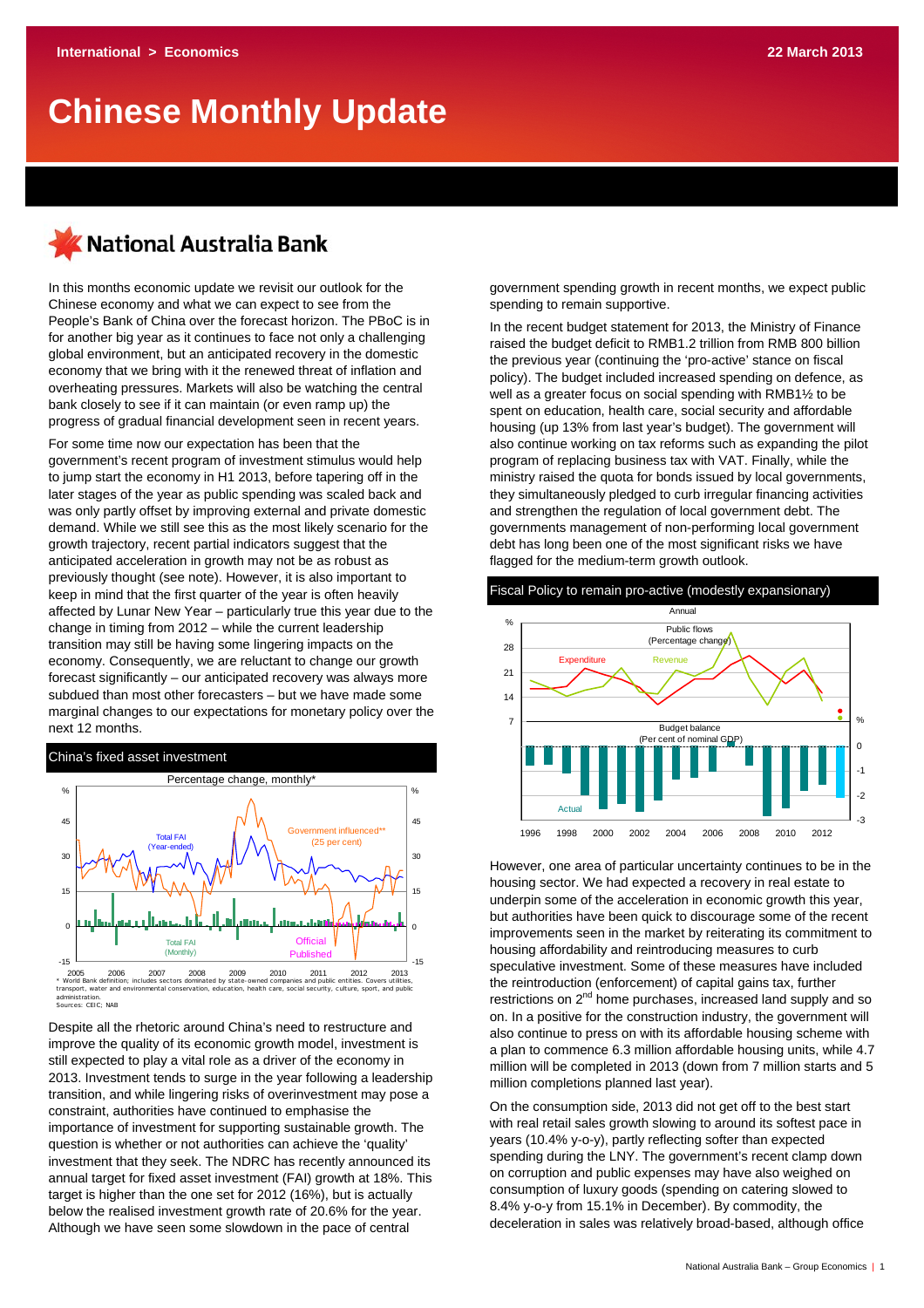supplies and household electronics were noticeable exceptions. It is not clear whether this trend is likely to continue over the remainder of the year. On the one hand, the governments commitment to rebalancing – such as raising minimum wages, spending on social welfare and affordable housing etc – should help to reduce the income gap and support consumption (see below for a closer look at income inequality in China). However, further clamp downs on corruption and extravagant spending are likely to weigh on sales of luxury goods, while a renewed effort to rein in real estate could reduce demand for furniture and household appliances.

However, one relative bright spot in recent months has been the acceleration in exports, with demand apparently improving in most of China's major export markets. Exports came in above expectations for February, surging more than 20% over the year (seasonally adjusted). While some softness in export orders suggests slightly more subdued exports growth over coming months, our outlook for the global economy implies a significant improvement in growth over 2013/14 that will drive stronger demand for Chinese exports. Nevertheless, there is still a great deal of uncertainty over the trade outlook with headwinds from the US sequester, and political uncertainty in Europe (just to name a few) potentially weighing on consumer demand over the forecast horizon.



\*\* Deflated by Hong Kong re-exports prices up to 2000, Japanese / Euro prices of Chinese imports between 2000 and 2005, and the Chinese export price index thereafter.

Chinese authorities have stuck to their stance of a 'prudent' monetary policy for 2013. To us this suggests that they intend to keep monetary policy relatively neutral, although our expectation for a pick up in inflationary pressures (combined with the recent lowering of the inflation target to 3.5%) suggests that an interest rate hike may become necessary late in the year. Year-ended CPI growth rose to 3.2% in February (from 2% in January), driven by an acceleration in food costs – largely attributable to higher food prices during LNY. Non-food price inflation has been relatively more subdued (picking up 0.3ppts to 1.9%) and appears to have been partly driven by a sharp acceleration in prices for a small subset of goods (see chart). While base effects are expected to boost headline CPI numbers over coming months, upstream prices are still suggesting relatively benign inflation pressures; producer prices fell 1.6% over the year.

#### Non-food inflation pressures have relatively narrow base



As indicated by the recent measures to dampen real estate demand, authorities are becoming increasingly concerned over asset price inflation. According to official statistics, prices of new and existing real estate rose again in February. Prices in first-tier cities have been recovering quite well and have now surpassed the peaks reached last year before government curbs on the sector started to gain traction. Prices of new homes declined in just 1 of 70 cities in February, while the number of cities reporting an annual price increase greater than 1% improved to 50. While the central bank is expected to reinforce efforts to curb house prices this year, recent comments from officials suggest that consumer and producer price inflation will be the primary focus.



Tight liquidity will likely be less of a constraint on monetary policy in 2013 – in contrast to what we saw last year – with the M2 growth target reduced to 13% (from a target of 14% in 2012). Quantitative easing from central banks around the world and solid trade surplus's have lifted liquidity in money markets to levels where the PBoC has become more concerned about inflationary pressures. Indeed, data on bank lending in the start of the year could be pointing to overly accommodative monetary conditions. Although bank loans were soft in February, when taken together with January the data show than new loans surged by around a third compared to the same period last year; reversing the trend seen over the past 6 months. However, the real strength in funding has come from non-bank loans, which have risen at a steady pace over the past year.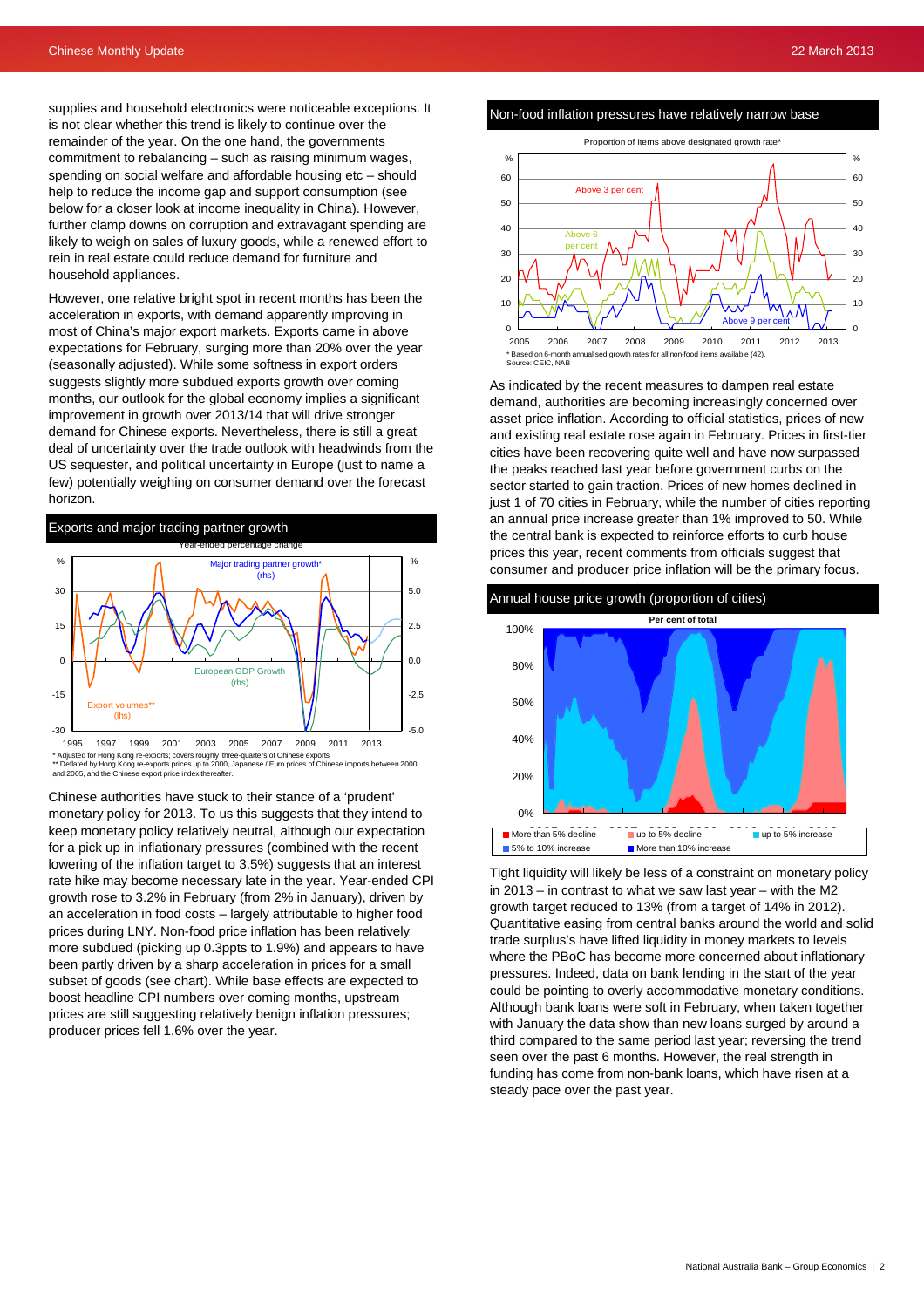

Since the start of this year there has been a net withdrawal of liquidity by the PBoC via open market operations as they ramp up efforts to offset money inflows and constrain credit growth. Because of these trends, we no longer expect to see the PBoC cutting reserve requirements under our central forecast scenario, although the possibility can't be ruled out completely. Rather, the central bank will continue to focus on short-term liquidity management via open market operations.

#### Liquidity conditions



The use of more market based tools to implement monetary policy is expected to be an ongoing trend over coming years as further steps are taken to develop China's financial system. Authorities have reiterated their intentions to gradually liberalise interest rates and further develop exchange rate mechanisms in line with their long-term goals of internationalising the RMB. Our view is that China's financial development will continue to evolve at a slow pace. While some progress has been made to liberalise interest rates and allow foreign investment in RMB assets, the reluctance to fully relinquish control over the currency and capital flows is likely to hamper progress.

Feeding in our expectations for policy and external demand over the next two years, our simple China model supports our forecast for an improvement in growth momentum to a little over 8% for 2013. However, as policy conditions tighten in response to rising price pressures in late 2013/early 2014, the model suggests that there may be some downside risk to our forecast of 8% for the out year.





#### **China's Income Inequality**

The rising importance of China to the global economy is clearly apparent to most people. China's highly cost competitive manufacturing sector has been one of the defining factors driving the country's economic success. Chinese industries ability to draw upon an abundance of excess labour has helping to keep costs low and profits high – conditions that proved to be ideal for the type of rapid investment spending (industrialisation and urbanisation) witnessed in China over the past decade or more. But with incomes rising rapidly, the end of China's competitive cost advantage in low-tech manufactures is gradually coming into sight. Therefore, China now needs to look at new sources of growth – outside of capital accumulation and low-tech manufacturing – if it wishes to continue its impressive economic performance in the decades to come.

While we have often talked about China's need to continue moving up the 'value-add' chain to remain competitive in manufacturing (something that certainly is happening in China at the moment), another key theme that dominates discussions over China's longer term outlook is the requirement for consumption to play a greater role in the economy. A very high saving rate has facilitated the very capital intensive growth strategy for China, but with investment in China now accounting for almost half of the economy – much higher than any other major developing economy – the sustainability of this growth model is under question.

To reduce the investment share of the economy, consumption will of course need to grow faster than FAI – a tough task to accomplish without a concurrent slowdown in investment growth that is likely to see aggregate growth in the economy slow. Nevertheless, policies that accelerate consumer spending can help to offset some of the drag from investment.



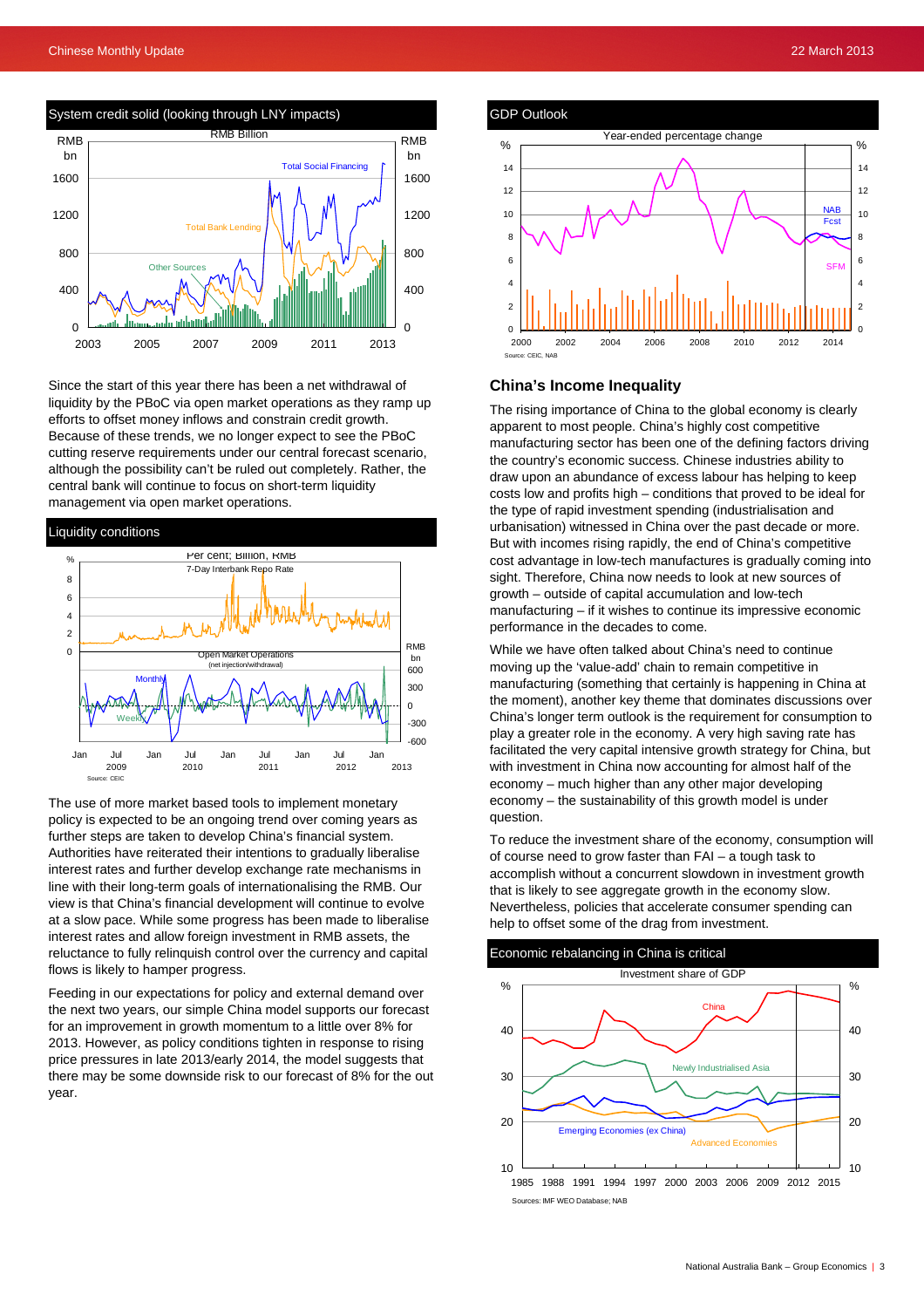But the Chinese consumer is not only critical to the outlook for the domestic economy, as the global economy is increasingly looking to China to drive global growth. With many parts of the developed world (particularly Europe) remaining in disarray, Chinese demand has become more important than ever to fill the void in demand left by these economies. China has overtaken Japan to become the world's second largest economy, and with a population of over 1.3 billion people, many expect China to become one of the world's largest global consumer markets within the next decade. If this eventuates, it will also go a long way towards alleviating some of the external imbalances that have emerged from persistent large trade surpluses.

Trends in international trade give some evidence of a shift in China's role in the global economy. Chinese imports of consumer goods has grown strongly following the stimulus measures introduced to boost consumption in 2009/10, outpacing growth in imports for intermediate goods (a proxy of China's integration into regional low-tech production lines). Consumer imports growth has also outpaced imports of capital goods since mid 2011. However, demand for intermediate and capital goods imports still accounts for more than 80% of imports, while growth in demand for consumer good imports slowed significantly mid last year.





\* Numbers in brackets represent share of imports in 2010 Sources: NBS; NAB; UN Comtrade Database

Nevertheless, to mitigate the potential drag on China's economy from 'rebalancing', and further the countries emergence as a global consumer, it is important to ensure that the macro environment is accommodative for household consumption. However, consumer behaviour in China is heavily distorted by a number of institutional factors that are inclined to induce higher savings. Financial repression, an underdeveloped financial system and limited social safety nets are all examples of some of the difficulties weighing on Chinese consumers.

However, income inequality is a socioeconomic issue that has garnered particular attention and has been the focus of political discussion during the recent leadership transition. For our purposes, income inequality is very significant as this could impede the emergence of (in China's case a very substantial) middle class that has a higher propensity to consume nonessential goods. Engle coefficients (the proportion of income spent on food) help to demonstrate this since food costs are a major component of the consumer basket in developing economies. In China, Engel coefficients have steadily declined for both urban household (36, down from 50 in 1995) and rural households (40, from 59 in 1995), adding to the potential for discretionary consumption. However, if the distribution of income is biased (unequal), the country then runs the risk of falling into the 'middle income trap' (where economic development stalls), following the footsteps of countries like Brazil during the 1980s.





How significant is the inequality issue in China? Gini coefficients are a common measures of income inequality. This metric simply shows how skewed the income distribution is, where a value of 0 reflect perfect equality, and 1 shows perfect inequality. In 2012, China's official Gini index eased to 0.474, which in part is reflecting a slight narrowing of the gap between urban and rural incomes (although some researchers claim the index is underestimated). Nevertheless, the Gini remains above the warning level of 0.4 used by the UN, and the gap in incomes between urban and rural residents remains very large at more than 3 times.





Although disparities in nominal incomes between urban and rural households are still large, these metrics can sometimes overstate the degree of the problem since households in rural and urban regions tend to experience different costs of living. Since prices in rural regions are generally lower, trends in real incomes tend to make for better comparison.

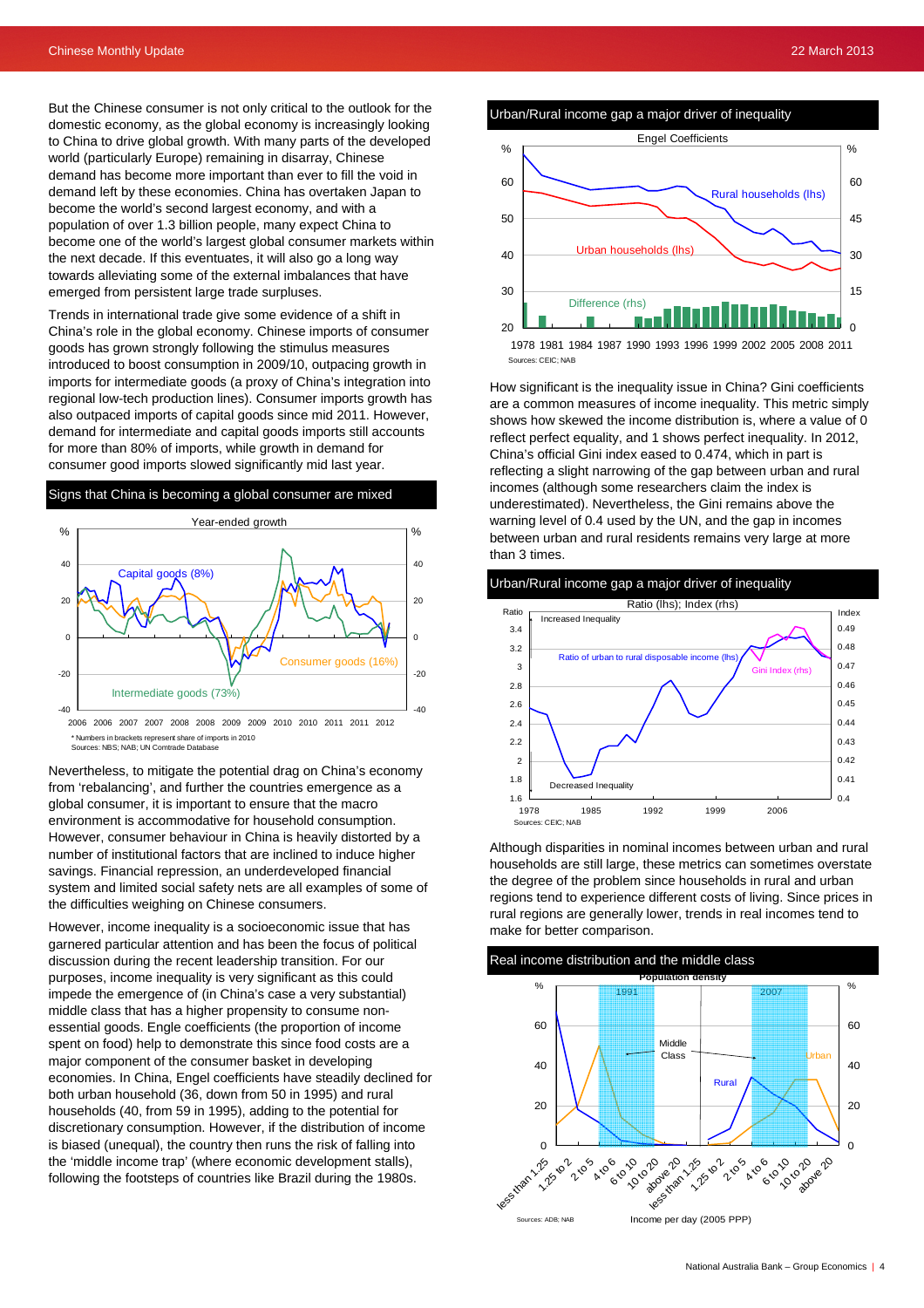The Asia Development Bank compiles data on income distributions using incomes adjusted for purchasing power parity at 2005 prices. Examination of these data suggests that China has actually made some good progress in at least reducing poverty in rural areas, while simultaneously shifting more urban households to upper-middle and high income classifications. However, incomes of rural households are still heavily skewed to the lower end (high risk households) suggesting more needs to be done to boost incomes for people in these regions.

caps on incomes for SOE employees.<br>Despite the progress made in reducing extreme poverty in China, the skewness of household income – in addition to precautionary saving – is probably contributing to cautious consumer behaviour. Data on spending habits of China's urban households demonstrates this point. Ownership rates of luxury goods are far lower than ordinary goods, with almost universal ownership of washing machines and refrigerators, while the average urban household owns two mobiles phones. In contrast, only around 1 in 5 households own a car (although this may also relate to congestion and restrictions on vehicle registrations), a very low rate relative to China's economic development.

#### Durable Goods Ownership of Urban Households



To address the rising concerns (and potential for civil unrest) over income inequality, China's leadership have recently announced a number of initiatives aimed at bridging the gap over coming years. President Xi Jinping has committed to addressing income equality (as well as corruption), and in early February authorities released a 35 point plan to tackle the issue. Some of the key policies included:

- Plans to boost minimum wages by at least 40% by 2015 (having doubled between 2006-2011) and doubling per capital income between 2010 and 2020.
- Liberalising interest rates (reducing financial repression)
- Increased spending on education and affordable housing (expand the proportion of expenditure on social security).
- Restrictions on extravagant government spending and stricter reporting of income and assets held by government officials and the family members
- Some minor reforms of SOE's, including an increase in required returns on equity to the treasury, and calls for
- Expansion of property taxes and high end consumer taxes to redistribute wealth
- Foreign individuals will no longer be exempt from personal income taxes on stock dividends and bonuses they obtain from foreign-funded enterprises in China.
- There were also a number of measures aimed specifically at rural households.

While these are all positive policy steps, without further wideranging reforms, real progress in addressing income inequality seems unlikely. However, the political appetite for such reforms may not be present since they tend to involve limiting the influence of the communist party. Nevertheless, the governments commitment to assist migrant rural workers to register as urban residents is a noticeable first step in alleviating the restrictions on labour mobility (created by the Hukou system) that has contributed to the income divide, although further opening up of labour markets is needed. The tax system also needs improving to provide a progressive (fairer) system with a broader tax base that will help direct funds towards social welfare programs. To complement this, tax collection mechanisms and administration need to be strengthened to reduce tax avoidance. But most importantly, initiatives to improve governance and efficiency (eg SOE reforms) need to be built upon. Promotion of fair competition, enforceable rights, corruption prevention, reduced discrimination and strengthening of the legal system are all important objectives in this regard.

# *For more information, please contact*

James Glenn 0392088129

| <b>Economic Forecasts</b>                 |                     |      |      |      |                   |                |      |      |      |      |      |      |  |
|-------------------------------------------|---------------------|------|------|------|-------------------|----------------|------|------|------|------|------|------|--|
|                                           | Year Average Chng % |      |      |      | Year-ended Chng % |                |      |      |      |      |      |      |  |
|                                           |                     |      |      | 2012 | 12013             |                |      |      | 2014 |      |      |      |  |
|                                           | 2012                | 2013 | 2014 | Q4   | Q1                | Q <sub>2</sub> | Q3   | Q4   | Q1   | Q2   | Q3   | Q4   |  |
| <b>Real GDP</b>                           | 7.8                 | 8.2  | 8.0  | 7.9  | 8.2               | 8.4            | 8.2  | 8.0  | 8.1  | 7.9  | 7.9  | 8.0  |  |
| Exchange Rate (USD/CNY)                   | 6.3                 | 6.2  |      | 6.4  | 6.2               | 6.2            | 6.1  | 6.1  | 6.1  | 6.1  | 6.0  | 6.0  |  |
| Monetary Policy (end of period)           |                     |      |      |      |                   |                |      |      |      |      |      |      |  |
| Benchmark Lending Rate                    | 6.00                | 6.3  | 6.5  | 6.00 | 6.00              | 6.00           | 6.00 | 6.25 | 6.50 | 6.50 | 6.50 | 6.5  |  |
| Reserve Ratio Requirement*                | 20.0                | 20.0 | 20.0 | 20.0 | 20.0              | 20.0           | 20.0 | 20.0 | 20.0 | 20.0 | 20.0 | 20.0 |  |
| <b>Sources: CEIC; NAB Group Economics</b> |                     |      |      |      |                   |                |      |      |      |      |      |      |  |

**\* For large depository institutions**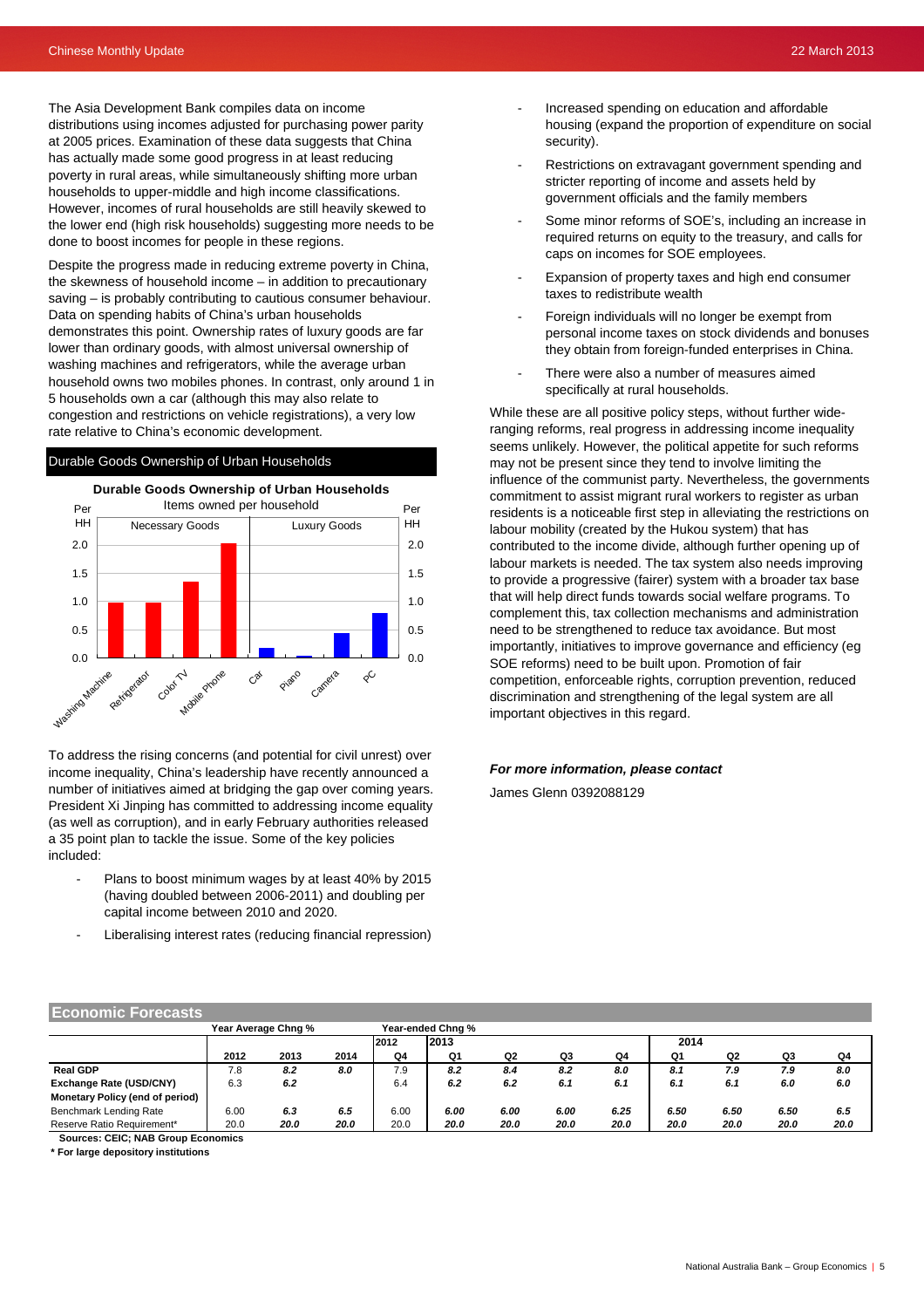# **Global Markets Research**

Peter Jolly Global Head of Research +61 2 9237 1406

## **Australia**

**Economics**  Rob Henderson Chief Economist, Markets +61 2 9237 1836

Spiros Papadopoulos Senior Economist +61 3 8641 0978

David de Garis Senior Economist +61 3 8641 3045

#### **FX Strategy**  Ray Attrill

Global Co-Head of FX Strategy +61 2 9237 1848

Emma Lawson Senior Currency Strategist +61 2 9237 8154

## **Interest Rate Strategy**

Skye Masters Head of Interest Rate Strategy +61 2 9295 1196

Rodrigo Catril Interest Rate Strategist +61 2 9293 7109

### **Credit Research**

Michael Bush Head of Credit Research +61 3 8641 0575

Ken Hanton Senior Credit Analyst +61 2 9237 1405

### **Equities**

Peter Cashmore Senior Real Estate Equity Analyst +61 2 9237 8156

Jenny Khamphet Senior Real Estate Equity Analyst +61 2 9237 9538

## **New Zealand**

Stephen Toplis Head of Research, NZ +64 4 474 6905

Craig Ebert Senior Economist +64 4 474 6799

Doug Steel Markets Economist +64 4 474 6923

Mike Jones Currency Strategist +64 4 924 7652

Kymberly Martin **Strategist** +64 4 924 7654

## **UK/Europe**

Nick Parsons Head of Research, UK/Europe, and Global Co-Head of FX Strategy + 44 207 710 2993

Gavin Friend Markets Strategist +44 207 710 2155

Tom Vosa Head of Market Economics +44 207 710 1573

Simon Ballard Senior Credit Strategist +44 207 710 2917

Derek Allassani Research Production Manager +44 207 710 1532

## **Group Economics**

Alan Oster Group Chief Economist +61 3 8634 2927

Tom Taylor Head of Economics, International +61 3 8634 1883

Rob Brooker Head of Australian Economics +61 3 8634 1663

Alexandra Knight Economist – Australia +(61 3) 9208 8035

Vyanne Lai Economist – Agribusiness +(61 3) 8634 3470

Dean Pearson Head of Industry Analysis +(61 3) 8634 2331

Robert De Iure Senior Economist – Property +(61 3) 8634 4611

Brien McDonald Economist – Industry Analysis +(61 3) 8634 3837

Gerard Burg Economist – Industry Analysis +(61 3) 8634 2778

John Sharma Economist – Sovereign Risk +(61 3) 8634 4514

James Glenn Economist – Asia +(61 3) 9208 8129

Tony Kelly Economist – International +(61 3) 9208 5049

## **Important Notice**

This document has been prepared by National Australia Bank Limited ABN 12 004 044 937 AFSL 230686 ("NAB"). Any advice contained in this document has been prepared without taking into account your objectives, financial situation or needs. Before acting on any advice in this document, NAB recommends that you consider whether the advice is appropriate for your circumstances. NAB recommends that you obtain and consider the relevant Product Disclosure Statement or other disclosure document, before making any decision about a product including whether to acquire or to continue to hold it.